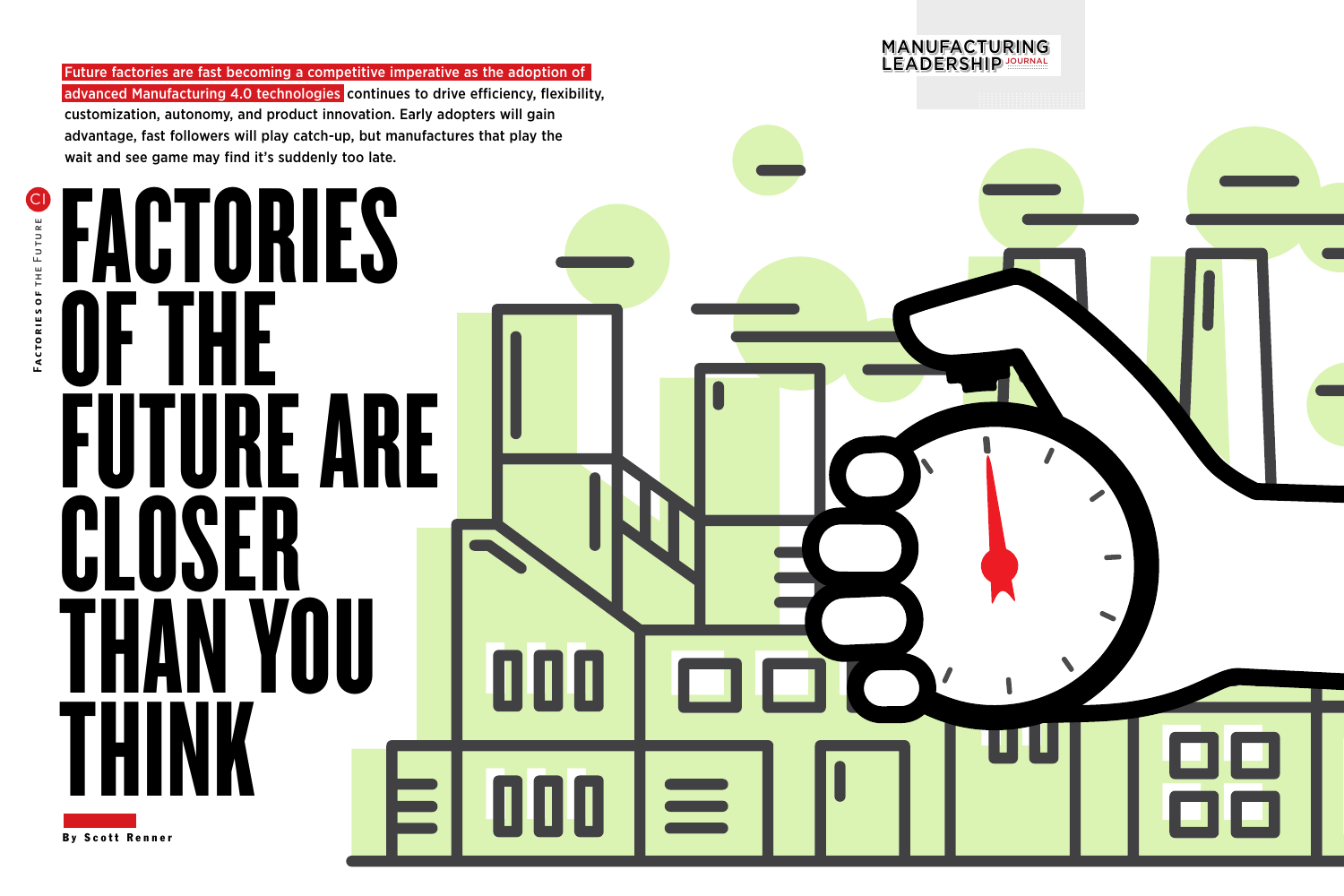## MANUFACTURING LEADERSHIP JOURNAL

HE CHANGING NATURE OF PRODUCTS AND CUSTOMER ENgagement in today's evolving world is creating new industry segments and reinventing, sometimes even eliminating, others. In this fluid environment, manufacturers have become a gagement in today's evolving world is creating new industry segments and reinventing, sometimes even eliminating, others. In this fuid environment, manufacturers have become acutely aware of the risks of being left behind if they do not master emerging technologies on their plant floors.

But manufactures don't acquire and implement technologies just because they are cool. There has to be a compelling reason based in business gains and/or competitive pressures in their markets. Many of the advanced technologies often cited as part of



 Scott Renneris Global Director of industrial Manufacturing at Oracle Corp. and has helped to guide industrial manufacturing companies through major operational and management system transformations for more than two decades. A former independent manufacturing and supply chain consultant, Renner holds a degree in management information systems from the University of Cincinnati, and an M.B.A. from the Xavier University's School of Business Administration.

the new digital transformation have in fact been around for a long time. Now, however, they have matured and the barriers to adoption have been lowered, or simply removed. These emerging technologies, combined with the slow but steady drumbeat of socioeconomics, are colliding to create both the ability and necessity of new Manufacturing 4.0 approaches.

Manufacturing's agility has sometimes been likened to that of the Titanic – slow, expensive to change, and disastrous when things go wrong. Factory infrastructure has historically required large investments with long capitalization periods. With so much at stake, why should companies start steering production towards the modern 'factory of the future' that capitalizes on cutting edge technology?

It's the socioeconomic changes that in the end will cause the most dramatic shift in how our factories operate, where they operate, and the kinds of technologies that will drive them. Without the changes in economies and customer's needs and expectations, many of the new technologies would be destined to adoption on a use-by-use basis. Understanding the underlying drivers from customers, product innovations, geo-political, and competitive pressures is pivotal to understanding the factory of the future.

### *Customers Want To Get Personal*

of since the baby boom has the customer had such an impact on the factory. With a scale so large it's often difficult to discern the customer customer had such an impact on the factory. With a scale so large it's often diffcult to discern, the customer is changing what it is that he or she wants from products, how they want to consume them, and what relationship they have with the manufacturers who produce them.

The need for instant gratifcation, personalization, and rising expectations of individualistic product attributes, are pushing product engineering and manufacturing to new levels of customized complexity. Manufacturers are responding with shorter product life cycles, and more product options, resulting in lower lot sizes and higher product mixes.

To maintain costs and product quality, manufactures must increase their effectiveness, yet socioeconomic forces are now giving rise to the need for more factory automation combined with more fexibility, which have not historically been paired together. In the factory of the future, conversion processes need to go beyond automation and become autonomous. This march to autonomous production will not be driven by technological capability primarily, but by the need to proftably convert materials into products that have many customized characteristics.

**Factories of** 

FACTORIES OF THE FUTUR

the Future

Manufacturers have traditionally reacted to the need for greater efficiency with automation, more sophisticated decision systems, and robotics to eliminate high cost labor. But the factory of the future pushes past the simple replace labor with a machine scheme. To convert materials to products more efficiently in the future, machines will need to make decisions in more fexible, unstructured ways.

#### *The Evolution of Factory Intelligence*

any emerging technologies will be deployed to help create these enhanced capabilities. Artifcial intelligence will develop so that it not only directs physical operations, but also transforms our current understanding of product confguration, production scheduling, and real-time decision making for optimized proftability.

 changeover. The sophistication of the digital Digital twin capabilities will evolve as the ultimate factory management tool, where the physicality of the factory is combined with past and current data attributes of product and process to assess impacts on throughput, quality, or product/machine twin becomes the instant-replay of production sequences for analysis.

IIoT will be combined with 5G cellular connectivity to go beyond creating a central repository into data lakes for analysis. Networked machines will communicate critical data to other machines in what is destined to be defned as a state of awareness. In reality,

this real time communication within the physical material conversion network becomes the ultimate lean manufacturing control mechanism. Data shared amongst the machines turns into intelligence that ensures that manufacturing assets operate as a balanced system.

 sion tasks. Their enhanced capabilities will The need for manufacturing fexibility, responsiveness, and efficiency will also change the physicality of workspaces. Machines are now learning to work alongside human labor where human intelligence and fexibility of movement are required to maintain the integration of sub-systems within the factory. However, the evolution of machines will continue. Production assets will no longer need to be dedicated to a small set of converbe the foundation of the modular production facility, where manufacturing processes can be confgured on an order by order basis.

Ultimately, these dynamics and technical capabilities may create factories that can autonomously recognize demand, confgure a production plan, assemble the necessary assets for the conversion of material, and react to real-time feedback within the factory ecosystem.

#### *Product Innovation Will Depend on Advanced Environments*

**T** he digitization of the economy is also changing the nature of products. Data will no longer be a by-product of the manufacturing process, but will become a co-product that delivers increasing economic value to both the customer and manufacturer. As a product's

...................................................... ...................................................... ...................................................... ...................................................... ...................................................... ...................................................... ...................................................... **"Manufacturing's agility has sometimes been likened to that of the Titanic – slow, expensive to change, and disastrous when things go wrong."**